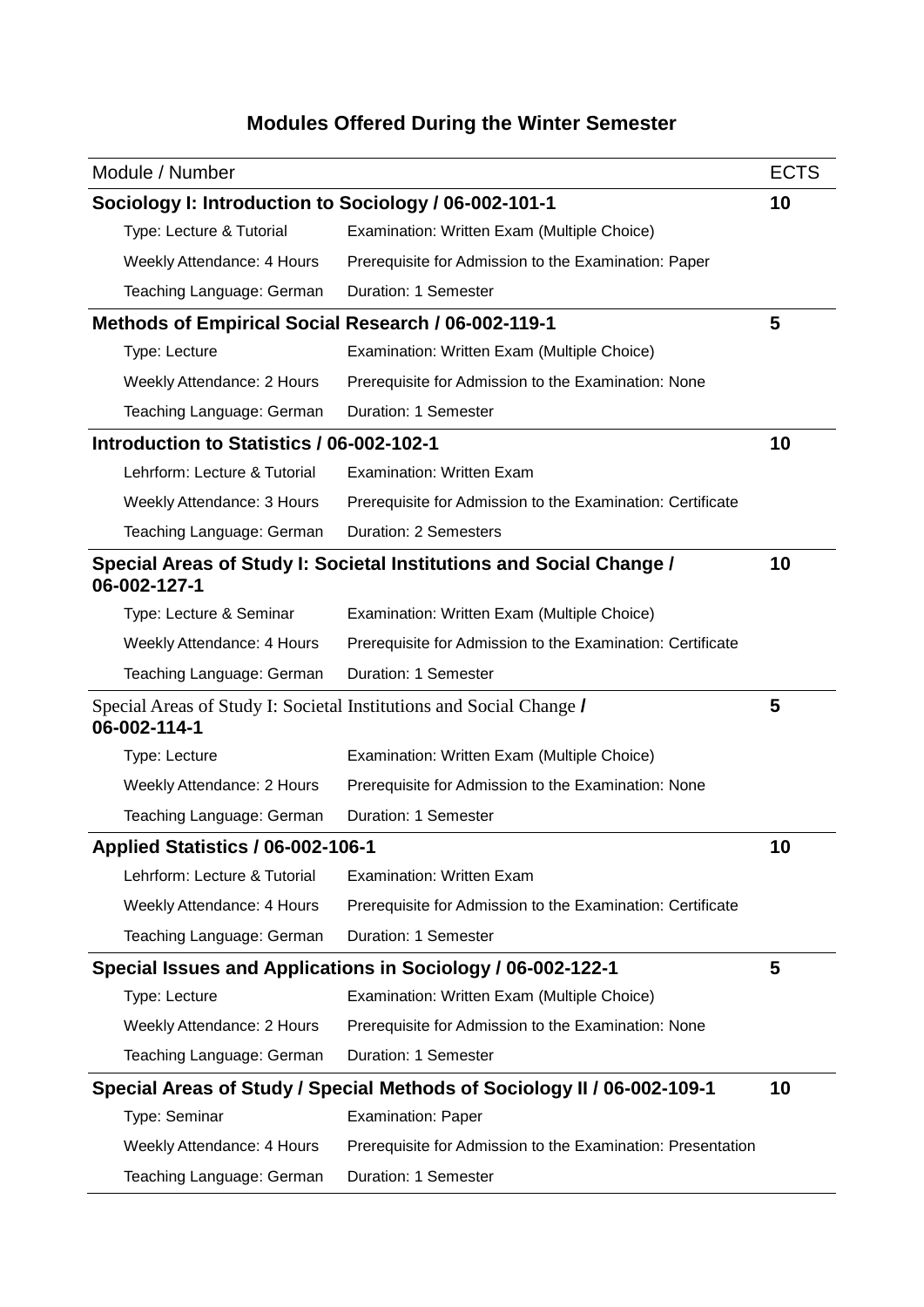| Technology ans Society / 06-SQM-17 |                                                             |  |  |
|------------------------------------|-------------------------------------------------------------|--|--|
| Type: Lecture & Seminar            | Examination: Written Exam (Multiple Choice)                 |  |  |
| Weekly Attendance: 4 Hours         | Prerequisite for Admission to the Examination: Presentation |  |  |
| Teaching Language: German          | Duration: 1 Semester                                        |  |  |

## **Modules Offered During the Summer Semester**

|                                                                                        | Module / Number                                                        |                                                                        | <b>ECTS</b> |
|----------------------------------------------------------------------------------------|------------------------------------------------------------------------|------------------------------------------------------------------------|-------------|
| Sociology II: Social Theory / 06-002-104-1                                             |                                                                        |                                                                        | 10          |
|                                                                                        | Type: Lecture & Seminar                                                | Examination: Written Exam (Multiple Choice), Paper                     |             |
|                                                                                        | Weekly Attendance: 4 Hours                                             | Prerequisite for Admission to the Examination: None                    |             |
|                                                                                        | Teaching Language: German                                              | Duration: 1 Semester                                                   |             |
| Special Areas of Study II: Analysis of Social Structure / 06-002-126-1                 |                                                                        |                                                                        | 10          |
|                                                                                        | Type: Lecture & Seminar                                                | Examination: Written Exam (Multiple Choice)                            |             |
|                                                                                        | Weekly Attendance: 4 Hours                                             | Prerequisite for Admission to the Examination: None                    |             |
|                                                                                        | Teaching Language: German                                              | <b>Duration: 1 Semester</b>                                            |             |
|                                                                                        | Special Areas of Study II: Analysis of Social Structure / 06-002-115-1 |                                                                        |             |
|                                                                                        | Type: Lecture                                                          | Examination: Written Exam (Multiple Choice)                            |             |
|                                                                                        | Weekly Attendance: 2 Hours                                             | Prerequisite for Admission to the Examination: None                    |             |
|                                                                                        | Teaching Language: German                                              | Duration: 1 Semester                                                   |             |
|                                                                                        | Seminar on Current and Historical Theories / 06-002-121-1              |                                                                        |             |
|                                                                                        | Type: Seminar                                                          | Examination: Paper                                                     |             |
|                                                                                        | Weekly Attendance: 2 Hours                                             | Prerequisite for Admission to the Examination: Presentation            |             |
|                                                                                        | Teaching Language: German                                              | Duration: 1 Semester                                                   |             |
|                                                                                        |                                                                        | Special Areas of Study / Special Methods of Sociology I / 06-002-123-1 | 5           |
|                                                                                        | Type: Seminar                                                          | <b>Examination: Literary Review</b>                                    |             |
|                                                                                        | Weekly Attendance: 2 Hours                                             | Prerequisite for Admission to the Examination: Presentation            |             |
|                                                                                        | Teaching Language: German                                              | Duration: 1 Semester                                                   |             |
| Special Areas of Study III: Socialization, Behavior and Social Order /<br>06-002-124-1 |                                                                        |                                                                        | 10          |
|                                                                                        | Type: Lecture & Seminar                                                | Examination: Written Exam (Multiple Choice)                            |             |
|                                                                                        | Weekly Attendance: 4 Hours                                             | Prerequisite for Admission to the Examination: None                    |             |
|                                                                                        | Teaching Language: German                                              | Duration: 1 Semester                                                   |             |